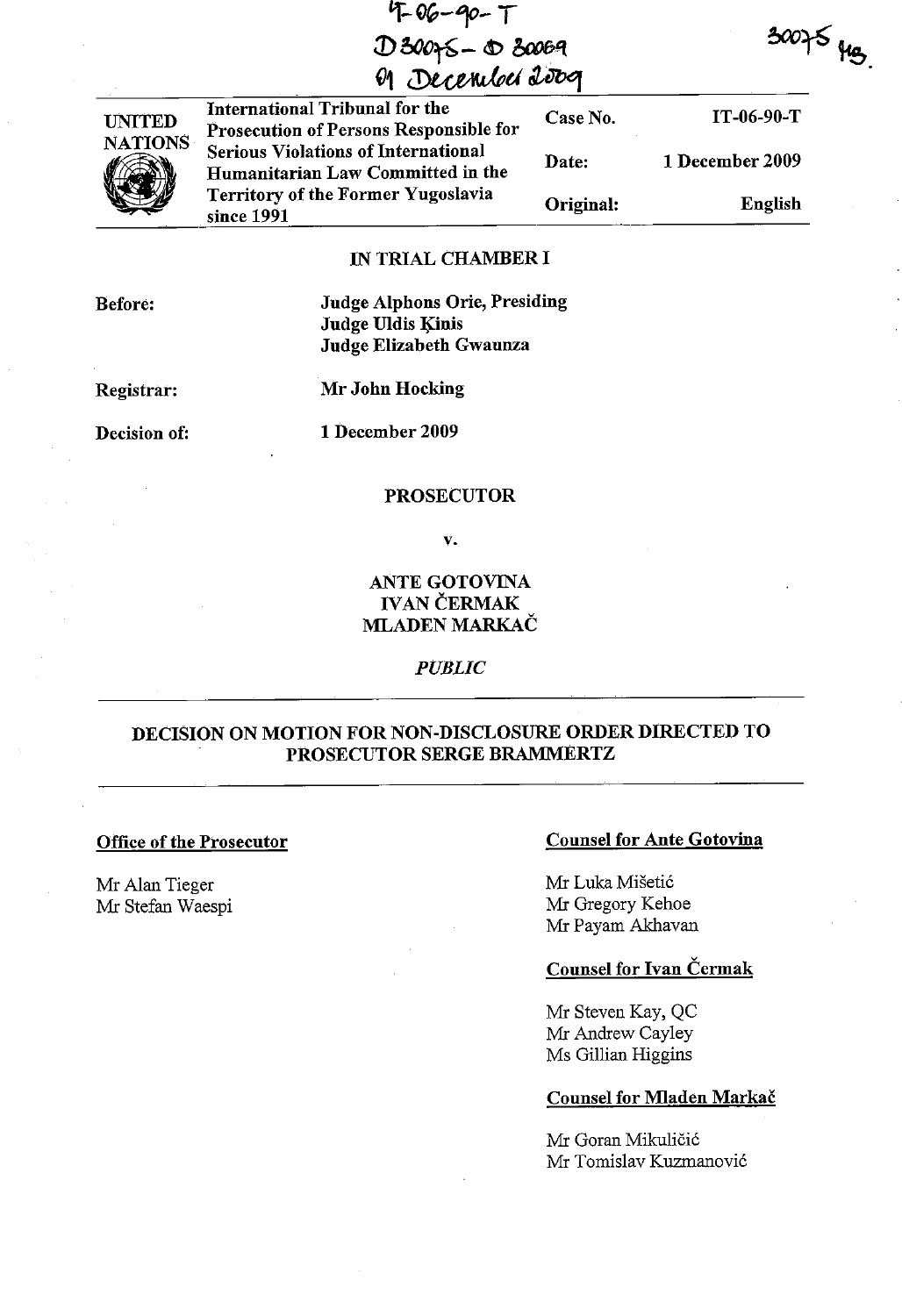#### **PROCEDURAL HISTORY**

1. On 22 October 2009, the Gotovina Defence requested the Chamber to issue an order to Prosecutor Serge Brammertz, barring him from making any public assessments of Croatia's co-operation in the search for artillery documents, and precluding him from disclosing to the public, including the UN Security Council and the European Union, any information relating to the Prosecutor's application under Rule 54 *bis* of the Tribunal's Rules of Procedure and Evidence ("Rules").<sup>1</sup> On 5 November 2009, the Prosecution filed a response, requesting that Gotovina's motion be dismissed? On 9 November 2009, the Gotovina Defence requested leave to reply to the Prosecution's response? On 10 November 2009, the Chamber granted leave to reply, and informally communicated this to the parties. On 12 November 2009, the Gotovina Defence filed its reply, requesting that the Chamber issue the requested order by 1 December 2009.<sup>4</sup>

#### **ARGUMENTS OF THE PARTIES**

#### *Standing of the Gotovina Defence*

2. The Gotovina Defence argues that it has standing to request from the Chamber an order to the Prosecution to cease violating Rule 7 *bis* of the Rules, on the basis of the Chamber's obligation under Article 20  $(1)$  of the Tribunal's Statute to ensure that proceedings are fair and conducted in accordance with the Rules, and on the basis of Gotovina's right to procedural equality under Article 21 (4) (e) of the Statute.<sup>5</sup> The Prosecution argues that the Gotovina Defence does not have standing to seek an order preventing the Prosecutor from reporting to the Security Council about state co-operation, as such matters do not involve the Gotovina Defence and have no bearing on Gotovina's rights or legitimate interests.<sup>6</sup>

2 Prosecution's Response to Defendant Ante Gotovina's Motion for Non-Disclosure Order Directed to Prosecutor Serge Brammertz Pursuant to Rule 53(A), 5 November 2009 ("Prosecution Response"), paras 1, 10. 3 Gotovina Defence Request to Reply to Prosecution's Response to Defendnt *(sic)* Ante Gotovina's Motion for

<sup>&</sup>lt;sup>1</sup> Defendant Ante Gotovina's Motion for Non-Disclosure Order Directed to Prosecutor Serge Brammertz Pursuant to Rule 53(A), 22 October 2009 ("Gotovina Motion"), paras 1, 11. Regarding the Prosecution's motion under Rule 54 *bis,* see in particular Prosecution's Application for an Order Pursuant to Rule 54 *bis* Directing the Government of the Republic of Croatia to Produce Documents or Information, 13 June 2008; Order in Relation to the Prosecution'S Application for an Order Pursuant to Rule 54 *bis,* 16 September 2008.

Non-Disclosure Order Directed to Prosecutor Serge Brammertz Pursuant to Rule 53(A), 9 November 2009. 4 Gotovina Defence Reply to Prosecution Response to Defendant Ante Gotovina's Motion for Non-Disclosure

Order Directed to Prosecutor Serge Brammertz Pursuant to Rule 53(A), 12 November 2009 ("Gotovina Reply"), para. 17.

<sup>&#</sup>x27;Gotovina Reply, paras 12-13.

<sup>6</sup>**Prosecution Response, para. 7.**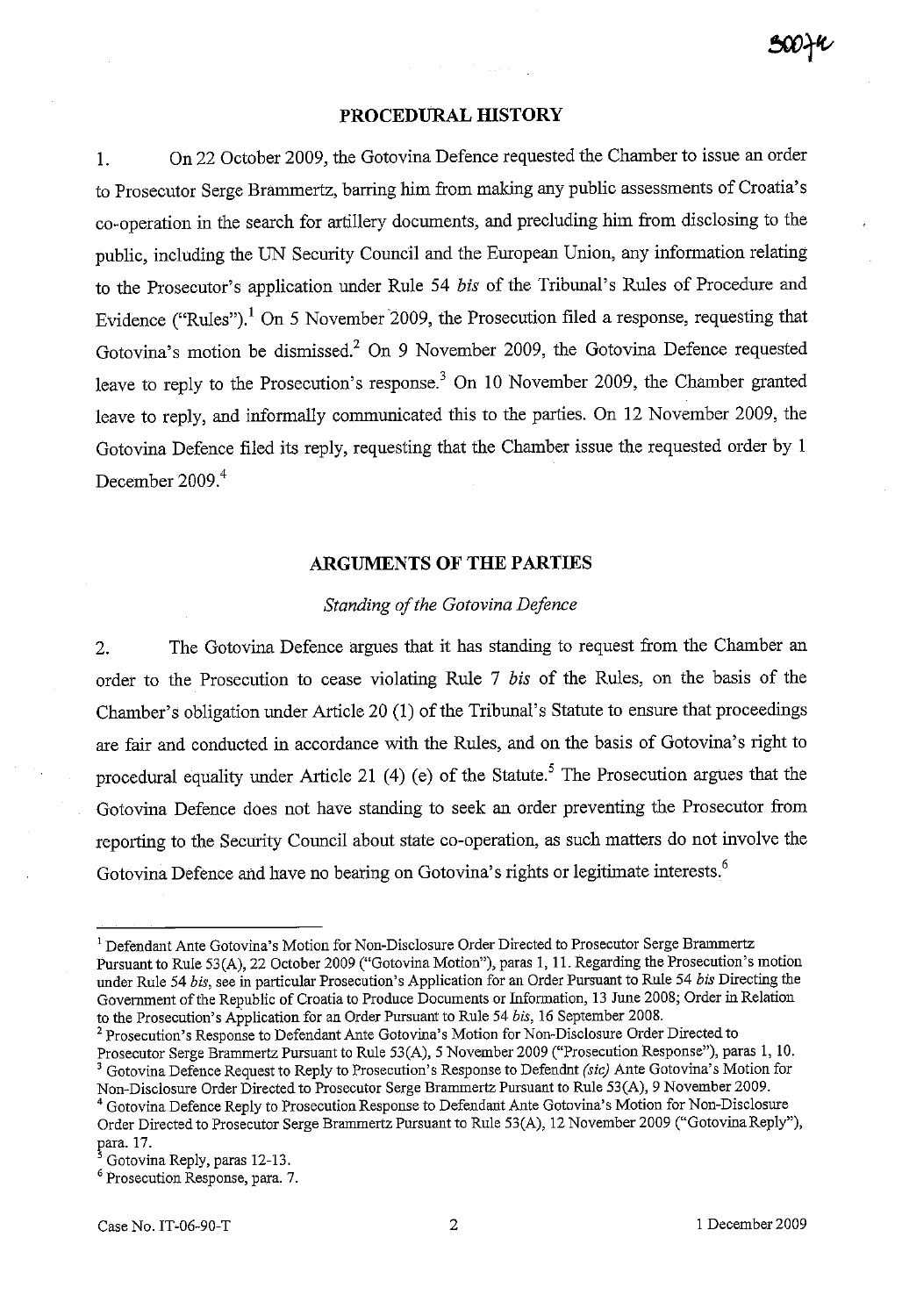# *Legal basis for the requested order*

3. The Gotovina Defence invokes as a legal basis for the requested order Rule 53 (A) of the Rules, which it argues applies on its plain language to "any document or information", and in the alternative Rule 54 of the Rules.<sup>7</sup> The Prosecution argues that Rule 53 (A) of the Rules applies to indictments and documents or information related to their issuance, and that the Gotovina Defence has addressed neither the conditions for its application nor how it supports the requested remedy.<sup>8</sup> As for Rule 54 of the Rules, the Prosecution argues that the Gotovina Defence has failed to show how the question of the Prosecutor's authority to report to the UN Security Council affects the conduct of trial.<sup>9</sup> The Gotovina Defence replies that the Prosecution's violations of Tribunal law, allegations that are summarized in paragraphs 4 and 5 below, satisfy the conditions for the application of Rule 53 (A) of the Rules.<sup>10</sup> It further replies that Rule 54 of the Rules, read together with Article 20' (1) of the Statute, requires the Chamber to take action if it fmds that the Prosecution is violating the Rules and jurisprudence of the Tribunal.<sup>11</sup>

## *Legal basis for the Prosecution's reporting on state co-operation*

4. The Gotovina Defence argues that under the Rules and jurisprudence of the Tribunal - in particular Rule 7 *bis* - only the Chamber and/or President of the Tribunal, not the Prosecution, have the power to find that Croatia is not co-operating with the Tribunal and report such a finding to the European Union or UN Security Council.<sup>12</sup> The Gotovina Defence further argues that paragraph 6 of UN Security Council resolution 1534 (2004) does not authorize the Prosecutor to report to the UN Security Council about Croatia's co-operation or delivery of artillery documents, as it merely requires him to report about progress made towards implementation of the Tribunal's completion strategy.<sup>13</sup> The Gotovina Defence adds that the Chamber is the only competent body to decide upon delays in the trial, and it has not indicated that there will be any such delay, let alone one that would affect the completion strategy.14 The Prosecution argues that the conditions for the application of Rule 7 *bis* are not fulfilled, and that there is no support for the Gotovina Defence's claim that Rule 7 *bis* is the

<sup>7</sup> Gotovina Motion, paras 1, 11; Gotovina Reply, para. 14.

**<sup>8</sup> Prosecution Response, para. 3.** 

<sup>9</sup> Prosecution Response, para. 4.

<sup>10</sup> Gotovina Reply, para. 15.

<sup>&</sup>lt;sup>11</sup> Gotovina Reply, para. 16.

<sup>&</sup>lt;sup>12</sup> Gotovina Motion, paras 2-5; Gotovina Reply, paras 2-8.

<sup>13</sup> Gotovina Motion, paras 6-8; Gotovina Reply, para. 2.

**<sup>14</sup> Gotovina Motion, para. 9.**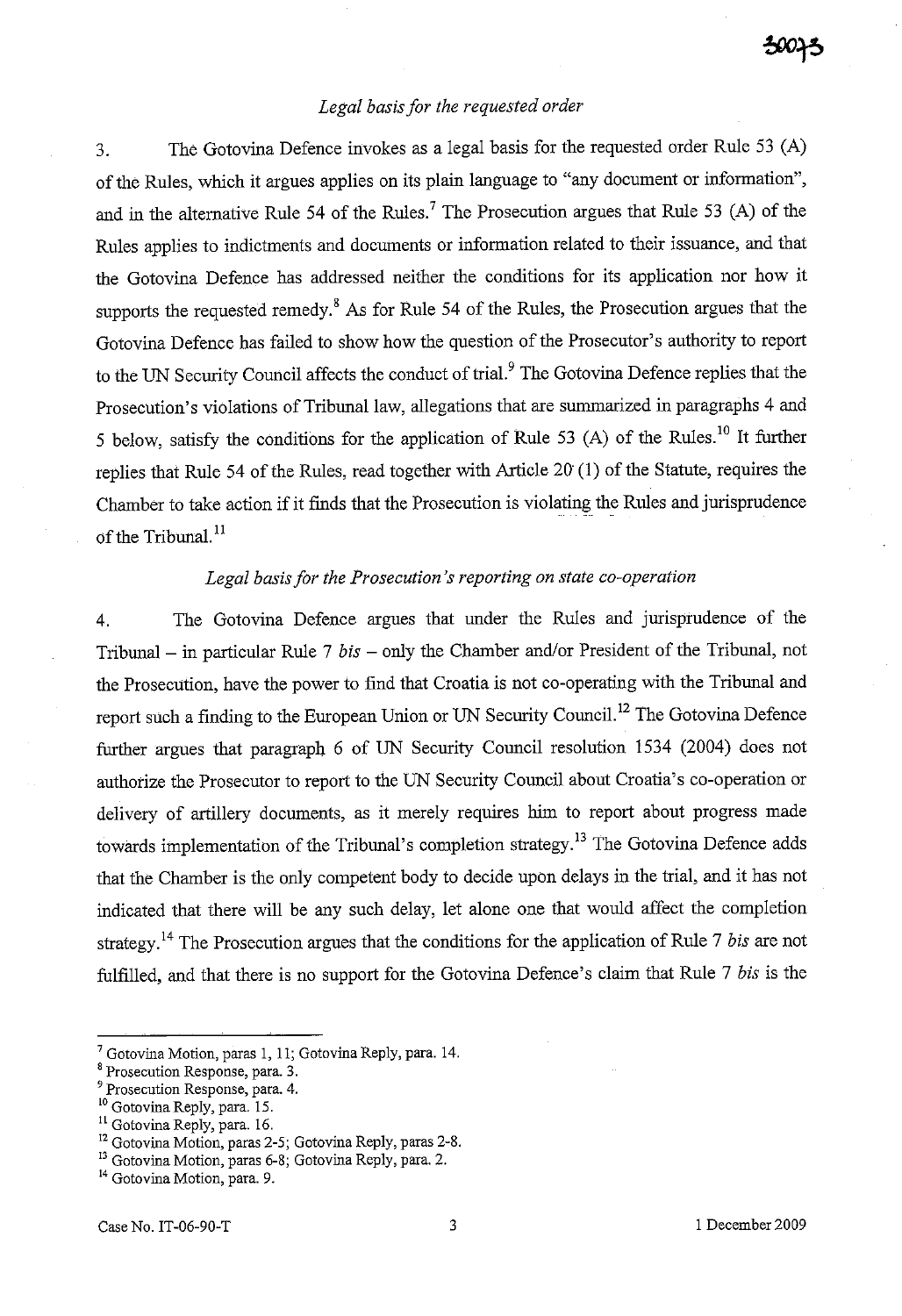sole mechanism to report about state co-operation to the UN Security Council.<sup>15</sup> It argues that state co-operation falls within the Prosecutor's obligation to report to the UN Security Council about progress made towards implementing the Tribunal's completion strategy.<sup>16</sup>

# *Equality of arms between the Prosecution and the Gotovina Defence*

5. The Gotovina Defence argnes that the Prosecutor's violations of Rule 7 *bis* of the Rules amount to a way of obtaining evidence that is not available to the Gotovina Defence, thereby violating Gotovina's right to procedural equality of arms under Article 21 (4) (e) of the Statute.<sup>17</sup> The Prosecution argues that the principle of equality of arms does not require that the Defence have access to the same means, facilities and resources as the Prosecution.<sup>18</sup> Furthermore, it argues that the Gotovina Defence has failed to explain how the Prosecutor's comments on the co-operation of Croatia could entail the compulsion of documents, and failed to even assert that he has indeed obtained documents through such comments.<sup>19</sup>

### **DISCUSSION**

6. With regard to standing, the Chamber is satisfied that the Gotovina Defence, as a party to the proceedings in *Prosecutor* v. *Gotovina et al.,* has standing to request, under Article 20 (1) of the Tribunal's Statute, that the Chamber ensure that these proceedings are fair and conducted in accordance with the Rules, and that Gotovina's rights under Article 21 (4) (e) of the Statute are respected.

7. As for the legal basis for requesting the non-disclosure order, Rule 53 (A) of the Rules provides as follows:

In exceptional circumstances, a Judge or a Trial Chamber may, in the interests of justice, order the non-disclosure to the public of any documents or information until further order.

The fact that this Rule is placed under the heading of pre-trial proceedings does not in itself exclude that it may apply during trial proceedings. Rule 54, which is also placed under the same heading, has been repeatedly applied during trial proceedings by this Chamber. However, Rule 54 is a general rule that explicitly refers to the "conduct of trial", whereas the immediate context of Rule 53 (A), particularly provisions (B), (C) and (D) of Rule 53,

**<sup>15</sup>Prosecution Response, para. 9.** 

**<sup>16</sup> Prosecution Response, para. 8.** 

<sup>&</sup>lt;sup>17</sup> Gotovina Motion, paras 1, 10-11; Gotovina Reply, paras 6-11.

**<sup>18</sup> Prosecution Response, para. 5.** 

**<sup>19</sup>Prosecution Response, para. 6.**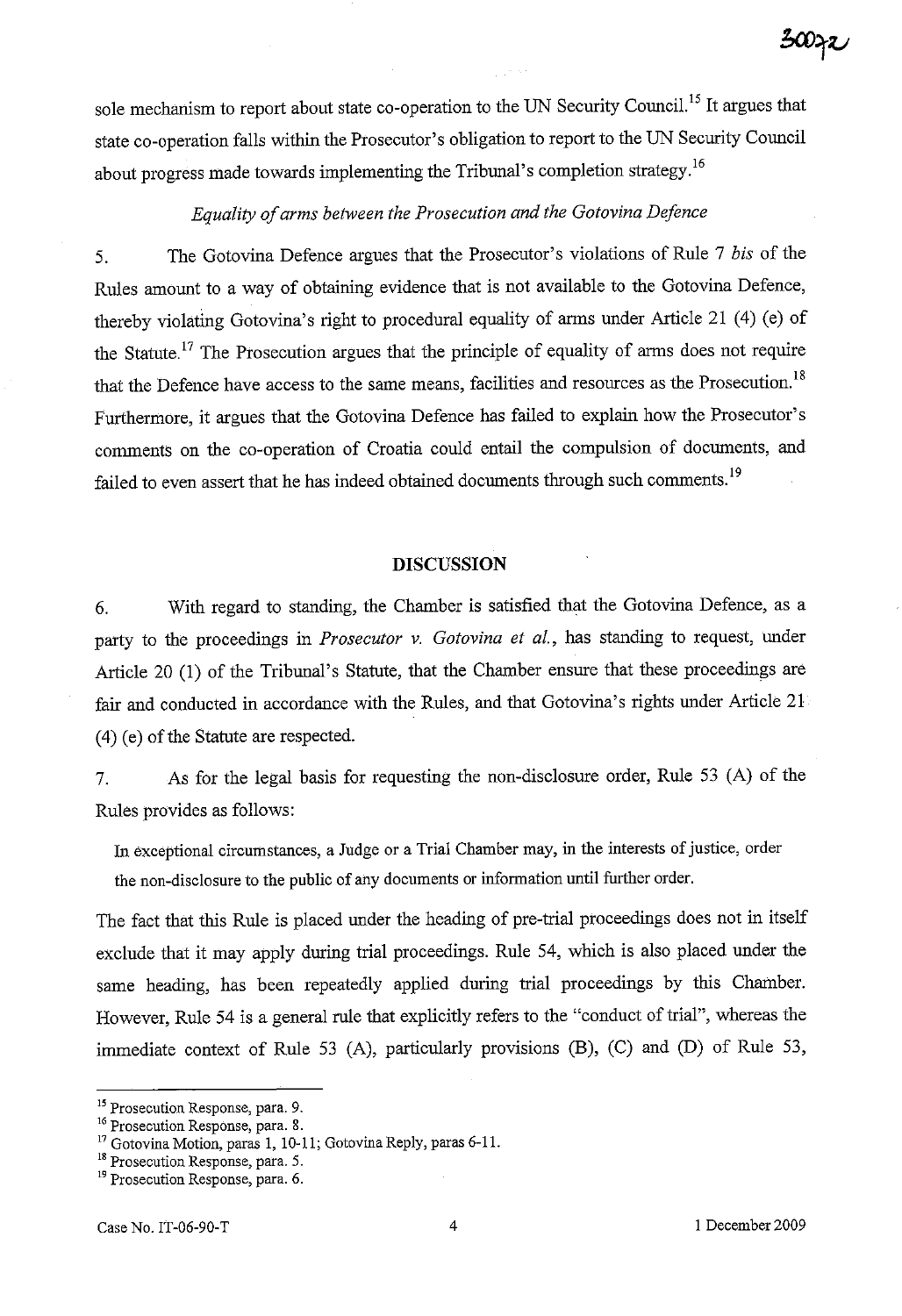concerns non-disclosure of indictments and related documents prior to trial. Based on the foregoing, the Chamber fmds that Rule 53 (A) does not constitute an appropriate legal basis for the order requested by the Gotovina Defence, and will therefore not consider further reasons why the Rule is inapplicable. Rule 54 of the Rules, on which the Gotovina Defence relies in the alternative, provides as follows:

At the request of either party or proprio motu, a Judge or a Trial Chamber may issue such orders, summonses, subpoenas, warrants and transfer orders as may be necessary for the purposes of an investigation or for the preparation or conduct of the trial.

The Chamber understands the Gotovina Defence's complaint to be that the Prosecutor is reporting publicly that Croatia is not co-operating with the Tribunal, thereby infringing upon an exclusive judicial competence under the law of the Tribunal, and that this amounts to a means of obtaining documents that, not being available to the Defence, violates the procedural equality between the Prosecution and the Defence. Based upon this understanding, the Chamber is satisfied, in the context of the present litigation, that Rule 54 provides an adequate legal basis for requesting the non-disclosure order.

8. With regard to whether the Prosecutor has a legal basis to report on state cooperation, Rule 7 *his* of the Rules provides as follows:

- CA) In addition to cases to which Rule **11,** Rule 13, Rule 59 or Rule 61 applies, where a Trial Chamber or a permanent Judge is satisfied that a State has failed to comply with an obligation under Article 29 of the Statute which relates to any proceedings before that Chamber or Judge, the Chamber or Judge may advise the President, who shall report the matter to the Security Council.
- (B) If the Prosecutor satisfies the President that a State has failed to comply with an obligation under Article 29 of the Statute in respect of a request by the Prosecutor under Rule 8, Rule 39 or Rule 40, the President shall notify the Security Council thereof.

This Rule deals with the judicial power, and the procedure, for reporting to the UN Security Council a judicial finding of state non-compliance under Article 29 of the Statute.<sup>20</sup> Specifically, Rule 7 *his* (B) provides a procedure for the Prosecutor to seek a judicial finding of non-compliance from the President, with a view to notification of the UN Security Council. However, nothing in Rule 7 *his,* or other legal authorities on which the Gotovina Defence relies, excludes the Prosecutor from providing information to the UN Security Council or

*<sup>20</sup> Prosecutor* v. *Tihomir Blaskic,* Case No. IT-95-14-ARI08 *bis,* Judgement on the Request of the Republic of Croatia for Review of the Decision of Trial Chamber II of 18 Jnly 1997, 29 October 1997, paras 33-37.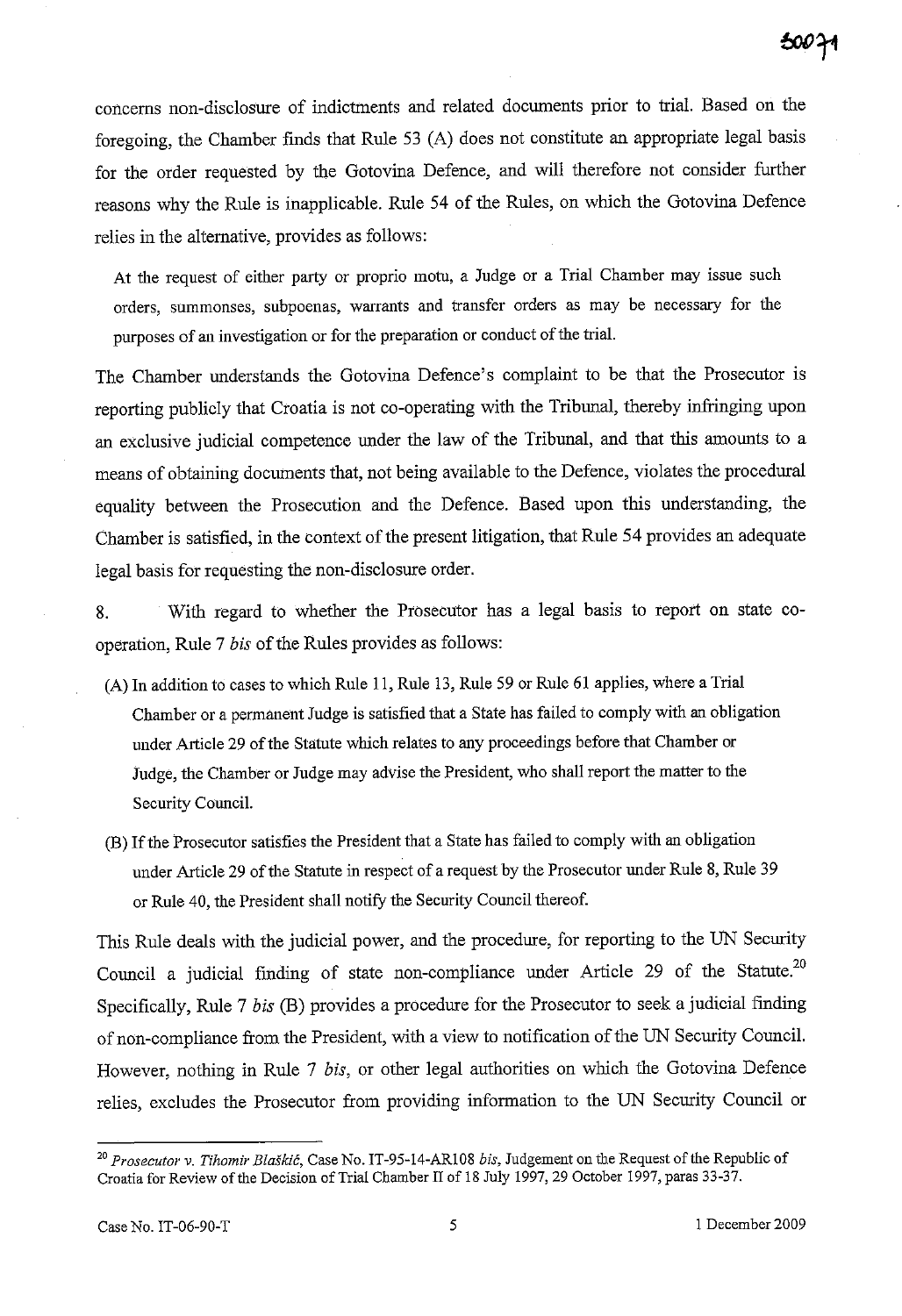other bodies according to other procedures. The UN Security Council, acting under Chapter VII of the UN Charter, requested in 2004 the Prosecutor to set out in detail the progress made towards implementation of the Completion Strategy of the Tribunal.<sup>21</sup> The Chamber is not in a position to determine what exact information the UN Security Council considers to fall within the scope of this request, but notes that it might reasonably include information about obtaining documents. The Chamber further notes that the UN Security Council has developed prior to 2004 a practice of receiving reports from the Prosecutor.<sup>22</sup> The Chamber finally notes that the Tribunal itself was created by the UN Security Council, acting under Chapter VII of the UN Charter, and that the Gotovina Defence advances no legal argument to support that the Chamber can preclude the Prosecutor from merely reporting under a request of the UN Security Council. The Chamber therefore fmds that the Gotovina Defence has failed to establish that the Prosecutor lacks a proper basis to report upon co-operation of Croatia to the UN Security Council. It also follows from the Chamber's reasoning above that the Gotovina Defence has not established that the reporting of the Prosecution has violated Rule 7 *bis* of the Rules.

9. With regard to the alleged violation of Gotovina's right to procedural equality of arms, Article 21 (4) of the Statute provides as follows:

In the determination of any charge against the accused pursuant to the present Statute, the accused shall be entitled to the following minimum guarantees, in full equality:  $\ldots$  (e) to examine, or have examined, the witnesses against him and to obtain the attendance and examination of witnesses on his behalf under the same conditions as witnesses against him.

The Appeals Chamber has held that Article 21 (4) (e) of the Statute serves to ensure that the accused is placed in a position of procedural equality with the Prosecution in obtaining the attendance and examination of witnesses.<sup>23</sup> The Appeals Chamber has further held that, under this Article and the fair trial guarantee contained in Article 20 (1) of the Statute, the Chamber must ensure that neither party is put at a disadvantage when presenting its case.<sup>24</sup> However, the rights of the accused should not be interpreted to mean that the Defence is entitled to the

<sup>&</sup>lt;sup>21</sup> UN Security Council resolution 1534, 26 March 2004, para. 6.

<sup>&</sup>lt;sup>22</sup> See e.g. "Prosecutor for Former Yugoslavia, Rwanda Tribunals Briefs Security Council, Emphasizes Need for Cooperation from States", Press Release *SC16749,* 10 November 1999; "Surmnary statement by the Secretary-General on matters of which the Security Council is seized and on the stage reached in their consideration (Addendum)", *S/2000/40/Add.21,* 12 June 2000; UN Security Council resolution 1503, 28 August 2003, para. 6.

<sup>23</sup>*Prosecutor v. Zoran Kupreskic et al.,* Case No. IT -95-16-AR73 .3, Decision on Appeal by Dragan Papic against Ruling to Proceed by Deposition, 15 July 1999, para. 24; Prosecutor v. Ferdinand Nahimana et al., Case No. ICTR-99-52-A, Judgement, 28 November 2007, para. 181.

<sup>24</sup>*Prosecutor v. Dusko Tadic,* Case No. IT-94-I-A, Judgement, 15 July 1999, paras 44, 47-48.